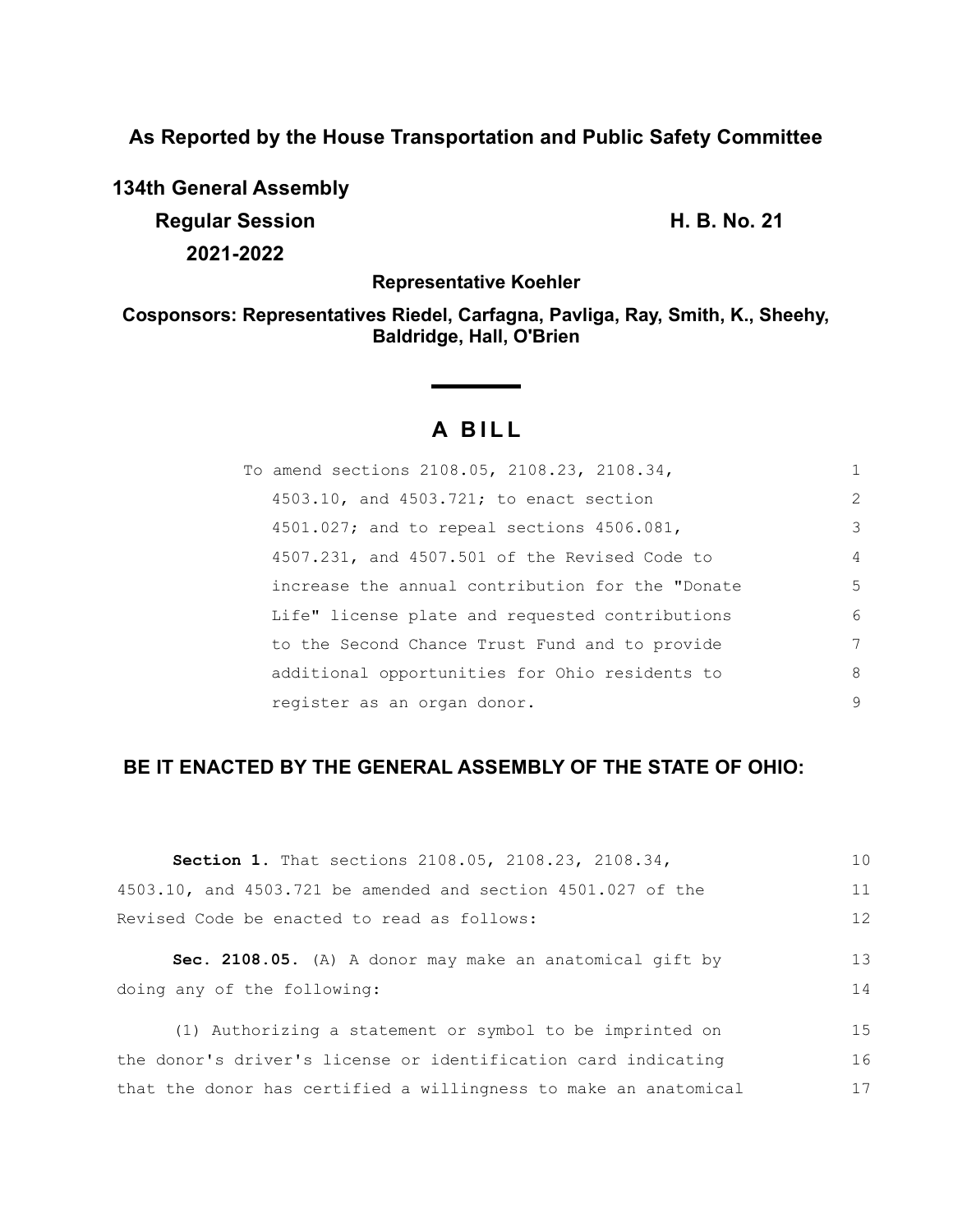gift; (2) Specifying during an application for or renewal of a motor vehicle registration that the donor has certified a willingness to make an anatomical gift; (3) Specifying in the donor's will an intent to make an anatomical gift;  $(3)$  (4) Specifying an intent to make an anatomical gift in the donor's declaration as described in section 2133.16 of the Revised Code;  $(4)$  (5) During a terminal illness or injury of the donor, communicating in any manner to a minimum of two adults, at least one of whom is a disinterested witness, that the donor intends to make an anatomical gift;  $(5)$  (6) Following the procedure in division (B) of this section. (B) A donor or other person authorized to make an anatomical gift under section 2108.04 of the Revised Code may make a gift by a donor card or other record signed by the donor or other person making the gift or by authorizing that a statement or symbol indicating that the donor has certified a willingness to make an anatomical gift be included in a donor registry. If the donor or other person is physically unable to sign a record, the record may be signed by another individual at the direction of the donor or other person and shall do both of the following: (1) Be witnessed by at least two adults, at least one of whom is a disinterested witness, who have signed at the request of the donor or the other person; 18 19 20 21 22 23  $24$ 25 26 27 28 29 30 31 32 33 34 35 36 37 38 39 40 41 42 43 44 45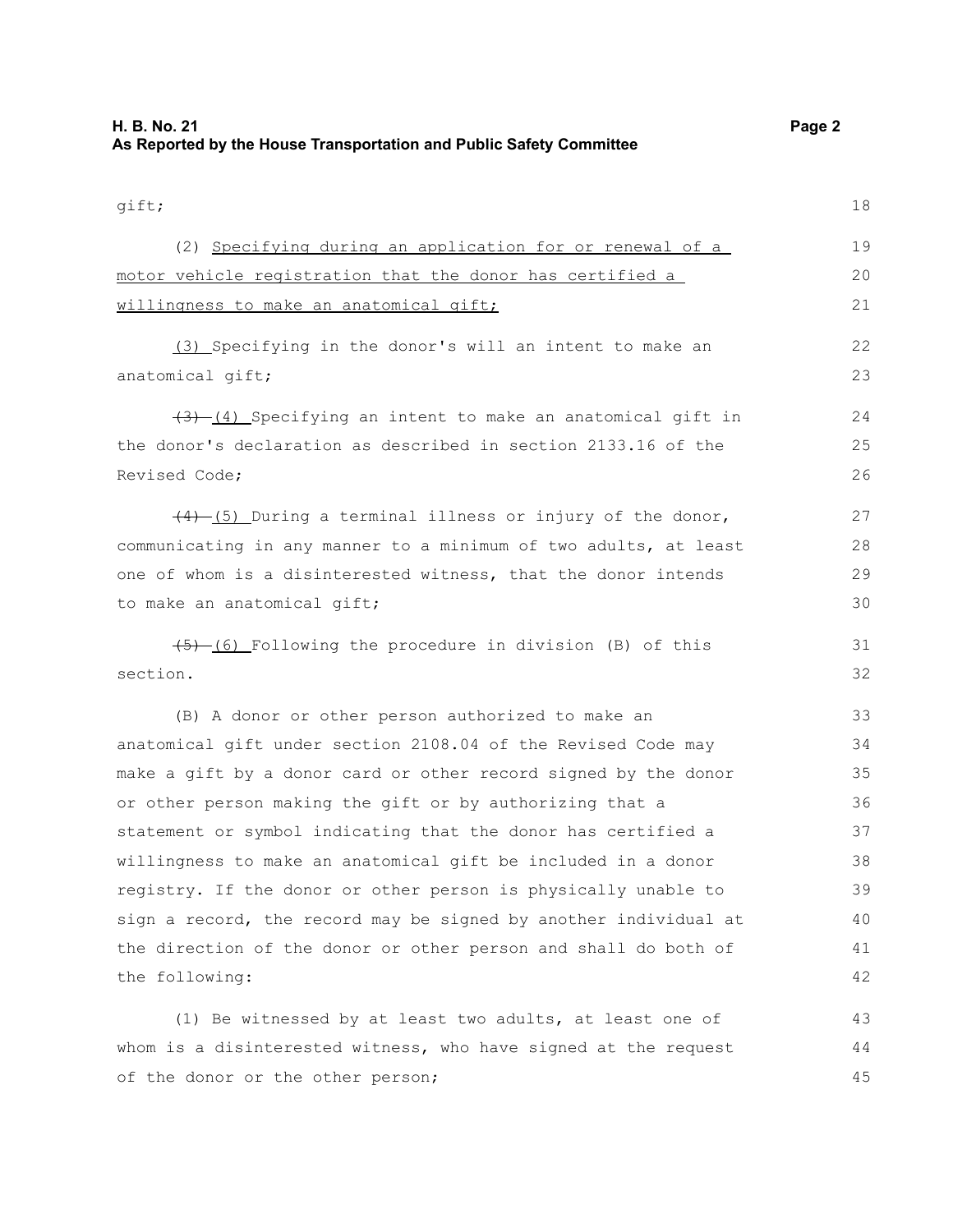#### **H. B. No. 21 Page 3 As Reported by the House Transportation and Public Safety Committee**

(2) State that it has been signed and witnessed as provided in division (B)(1) of this section. 46 47

(C) Once a donor has authorized a statement or symbol to be imprinted on the donor's driver's license or identification eard indicating that the donor has certified a willingness to make an anatomical gift through either a symbol on the donor's driver's license or identification card or at the time of motor vehicle registration, the donor does not need to recertify the donor's willingness to make an anatomical gift upon renewal of the driver's license-or, identification card, or motor vehicle registration. The authorization shall remain in effect until the donor withdraws that authorization. 48 49 50 51 52 53 54 55 56 57

(D) Revocation, suspension, expiration, or cancellation of a driver's license or identification card upon which an anatomical gift is indicated does not invalidate the gift.

(E) An anatomical gift made by will takes effect on the donor's death whether or not the will is probated. Invalidation of the will after the donor's death does not invalidate the gift.

**Sec. 2108.23.** (A)(1) The bureau of motor vehicles shall develop and maintain a donor registry that identifies each individual who has agreed to make an anatomical gift  $by -a$ designation on at the time of application or renewal of a driver's license-or, identification card, or motor vehicle registration as provided in division (A)(1) or (2) of section 2108.05 of the Revised Code. The registry shall be fully operational not later than July 1, 2002. 65 66 67 68 69 70 71 72

(2) The registrar of motor vehicles or a deputy registrar shall ask whether each of the following wishes to certify the 73 74

58 59 60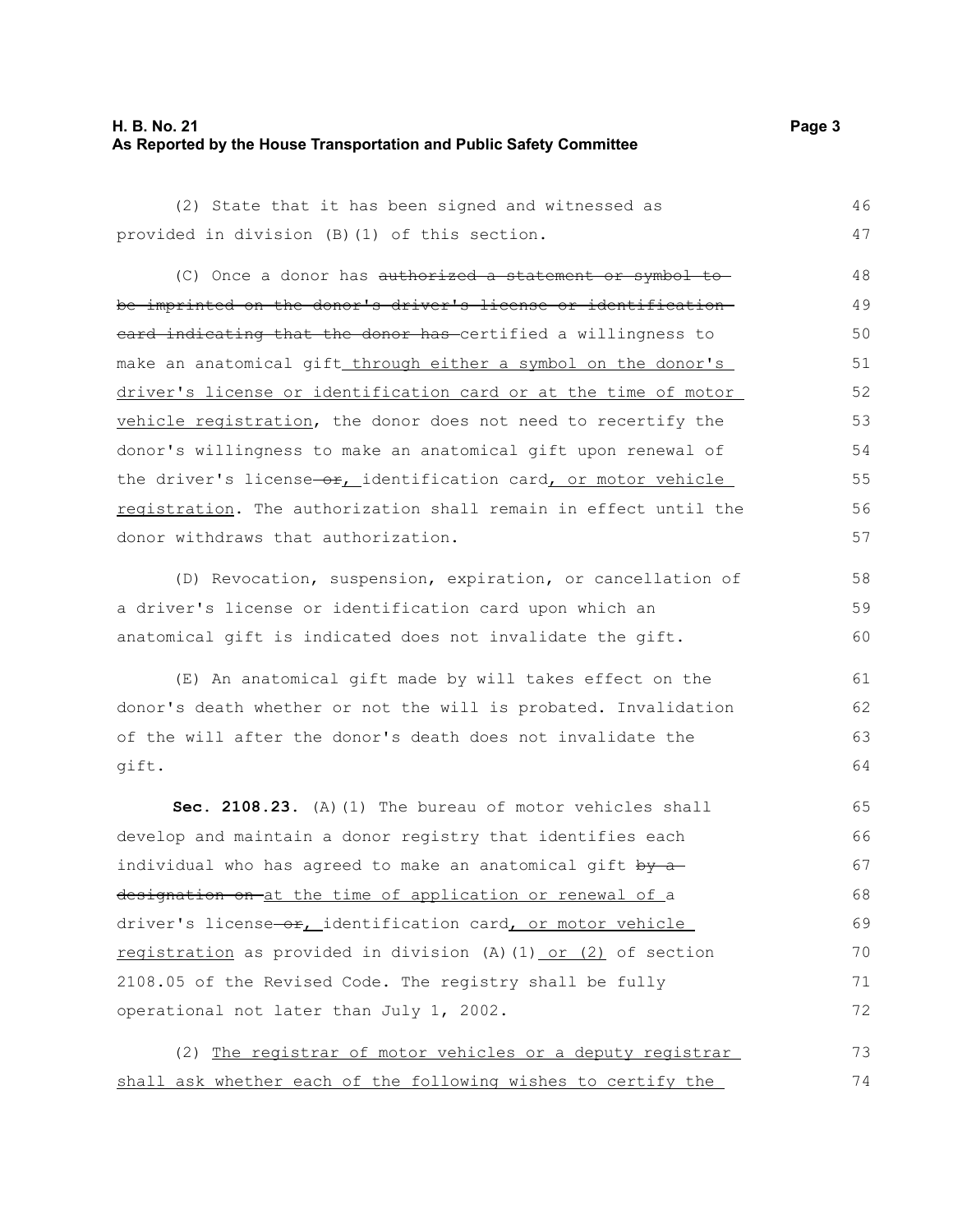| applicant's willingness to become a donor:                       |     |
|------------------------------------------------------------------|-----|
| (a) A person applying for or renewing a driver's license;        | 76  |
| (b) A person applying for or renewing an identification          | 77  |
| card;                                                            | 78  |
| (c) A person applying for or renewing a motor vehicle            | 79  |
| registration.                                                    | 80  |
| (3) The registrar or deputy registrar shall provide to any       | 81  |
| applicant who wishes to certify their willingness to become a    | 82  |
| donor the form set forth in division (D) (2) of section 2133.07  | 83  |
| of the Revised Code.                                             |     |
| (4) Any person who provides to the bureau the form set           | 85  |
| forth in division (D) (2) of section 2133.07 of the Revised Code | 86  |
| requesting to be included in the donor registry shall be         |     |
| included.                                                        | 88  |
| (5) Neither the registrar nor a deputy registrar shall ask       | 89  |
| a person, who is already included in the donor registry, to be a | 90  |
| <u>donor.</u>                                                    | 91  |
| (B) The bureau shall maintain the registry in a manner           | 92  |
| that provides to organ procurement organizations, tissue banks,  | 93  |
| and eye banks immediate access to the information in the         | 94  |
| registry twenty-four hours a day and seven days a week.          | 95  |
| (C)(1) The registrar of motor vehicles, in consultation          | 96  |
| with the director of health and the second chance trust fund     | 97  |
| advisory committee created under section 2108.35 of the Revised  | 98  |
| Code, shall formulate proposed rules that specify all of the     | 99  |
| following:                                                       |     |
| (a) The information to be included in the registry;              | 101 |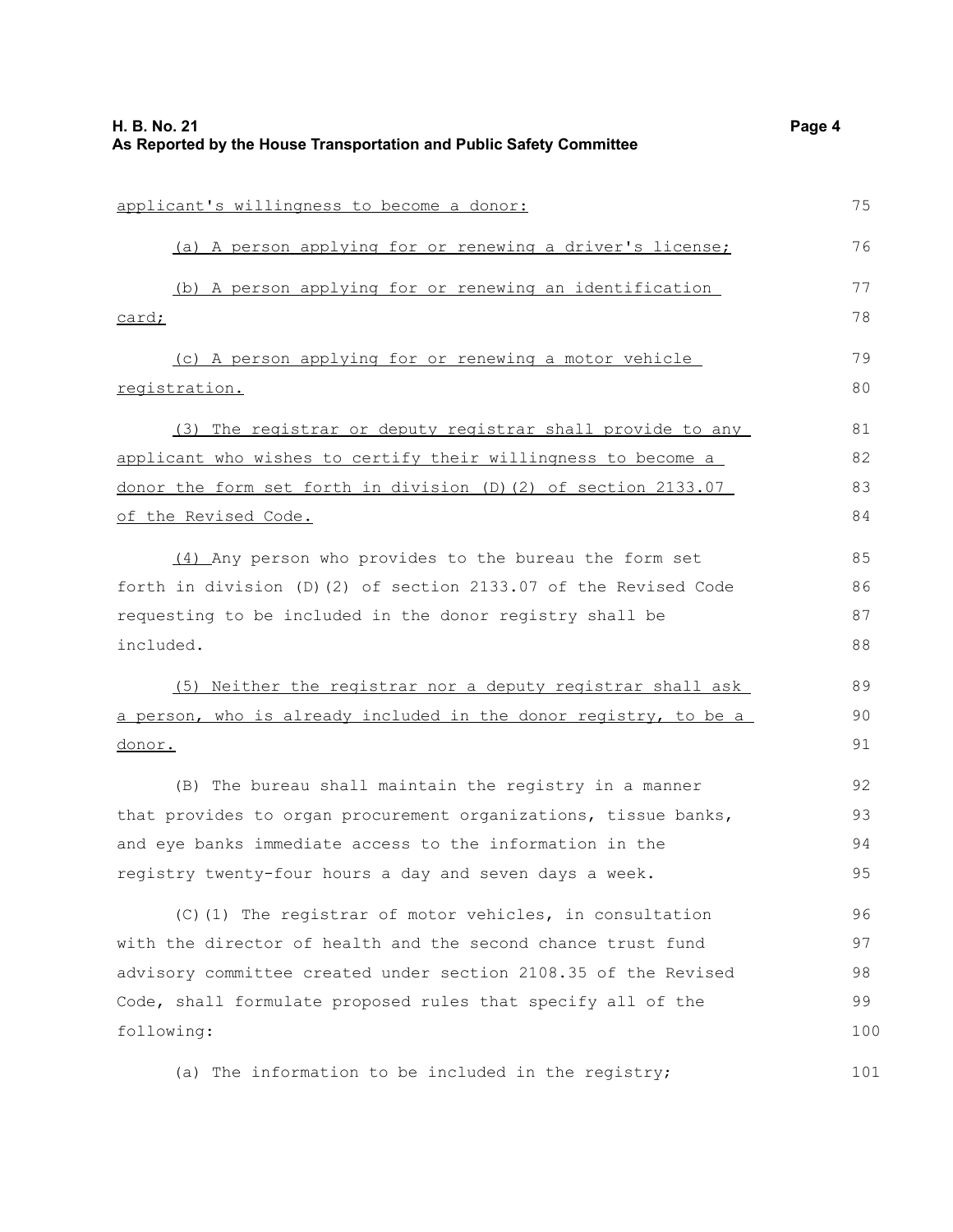#### **H. B. No. 21 Page 5 As Reported by the House Transportation and Public Safety Committee**

(b) A process, in accordance with division (B) of section 2108.06 of the Revised Code, for an individual to revoke the individual's intent to make an anatomical gift and for updating information in the registry; (c) How the registry will be made available to organ procurement organizations, tissue banks, and eye banks; (d) Limitations on the use of and access to the registry; (e) How information on organ, tissue, and eye donation will be developed and disseminated to the public by the bureau and the department of health; (f) The manner in which a person may request to be included in the registry on a written application for a driver's license, identification card, motor vehicle registration, or the renewal thereof. The manner of the request may include either allowing the requestor to provide the necessary information on the bureau application or redirecting the requestor to another form specific to the registry. (g) Anything else the registrar considers appropriate. (2) In adopting the proposed rules under this division, the registrar may consult with any person or entity that expresses an interest in the matters to be dealt with in the rules. (3) Following formulation of the proposed rules, but not later than January 1, 2002, the registrar shall adopt rules in accordance with Chapter 119. of the Revised Code. (D) The costs of developing and initially implementing the 102 103 104 105 106 107 108 109 110 111 112 113 114 115 116 117 118 119 120 121 122 123 124 125 126 127

registry shall be paid from the second chance trust fund created in section 2108.34 of the Revised Code. 128 129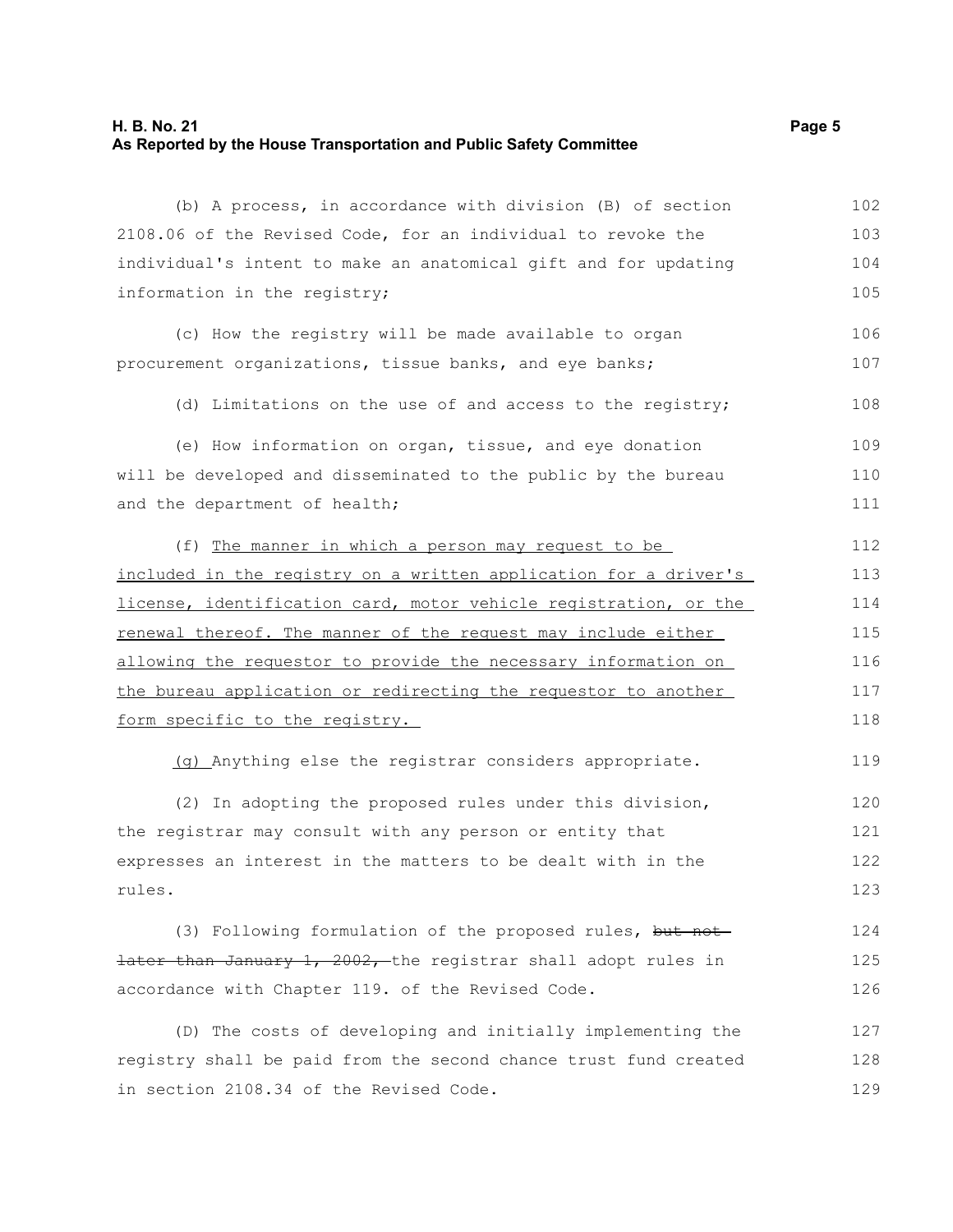#### **H. B. No. 21 Page 6 As Reported by the House Transportation and Public Safety Committee**

**Sec. 2108.34.** (A) There is hereby created in the state treasury the second chance trust fund. The fund shall consist of voluntary contributions deposited as provided in sections 4501.027 and 4503.721, 4506.081, 4507.231, and 4507.501 of the Revised Code. All investment earnings of the fund shall be credited to the fund. 130 131 132 133 134 135

(B) The director of health shall use the money in the fund only for the following purposes:

(1) Development and implementation of a campaign that explains and promotes the second chance trust fund; 138 139

(2) Development and implementation of local and statewide public education programs about organ, tissue, and eye donation, including the informational material required to be provided under sections 4506.081, 4507.231, and 4507.501 section 4501.027 of the Revised Code; 140 141 142 143 144

(3) Development and implementation of local and statewide donor awareness programs in schools; 145 146

(4) Development and implementation of local and statewide programs to recognize donor families; 147 148

(5) Development and distribution of materials promoting organ, tissue, and eye donation; 149 150

(6) Cooperation with the Ohio Supreme Court, Ohio State Bar Association, and law schools of this state to more effectively educate attorneys about the donation of anatomical gifts and to encourage them to assist their clients in donating anatomical gifts through anatomical gift declarations, durable powers of attorney for health care, declarations as defined in section 2133.01 of the Revised Code, wills, and any other appropriate means; 151 152 153 154 155 156 157 158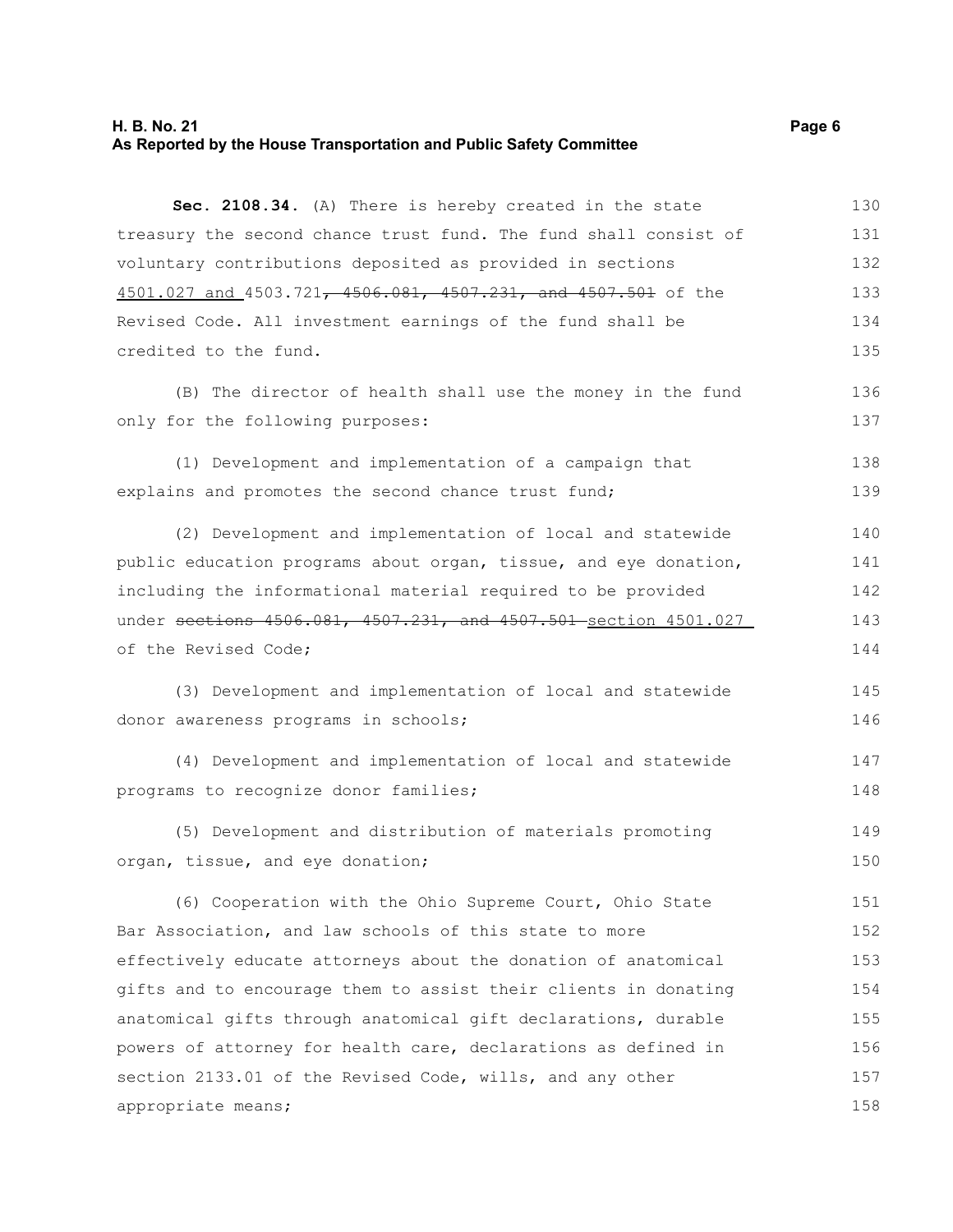#### **H. B. No. 21 Page 7 As Reported by the House Transportation and Public Safety Committee**

(7) Cooperation with the state medical board, state medical, osteopathic, and ophthalmological associations, and colleges of medicine and osteopathic medicine in this state to more effectively educate physicians about the donation of anatomical gifts and to encourage them to assist their patients in making declarations of anatomical gifts; (8) Development of statewide hospital training programs to encourage and facilitate compliance with sections 2108.14 and 2108.15 of the Revised Code; (9) Reimbursement of the bureau of motor vehicles for the administrative costs incurred in the performance of duties under sections 4506.081, 4507.231, and 4507.501 section 4501.027 of the Revised Code; (10) Reimbursement of the department of health for administrative costs incurred in the performance of duties under this section and section 2108.35 of the Revised Code; (11) Reimbursement of members of the second chance fund advisory committee for actual and necessary expenses incurred in the performance of official duties. (C) The director shall make the materials developed under division (B)(5) of this section available to other state agencies. (D) The director shall consider recommendations made by the second chance trust fund advisory committee pursuant to section 2108.35 of the Revised Code. The director shall determine the appropriateness of and approve or disapprove projects recommended by the advisory committee for funding and approve or disapprove the disbursement of money from the second chance trust fund. 159 160 161 162 163 164 165 166 167 168 169 170 171 172 173 174 175 176 177 178 179 180 181 182 183 184 185 186 187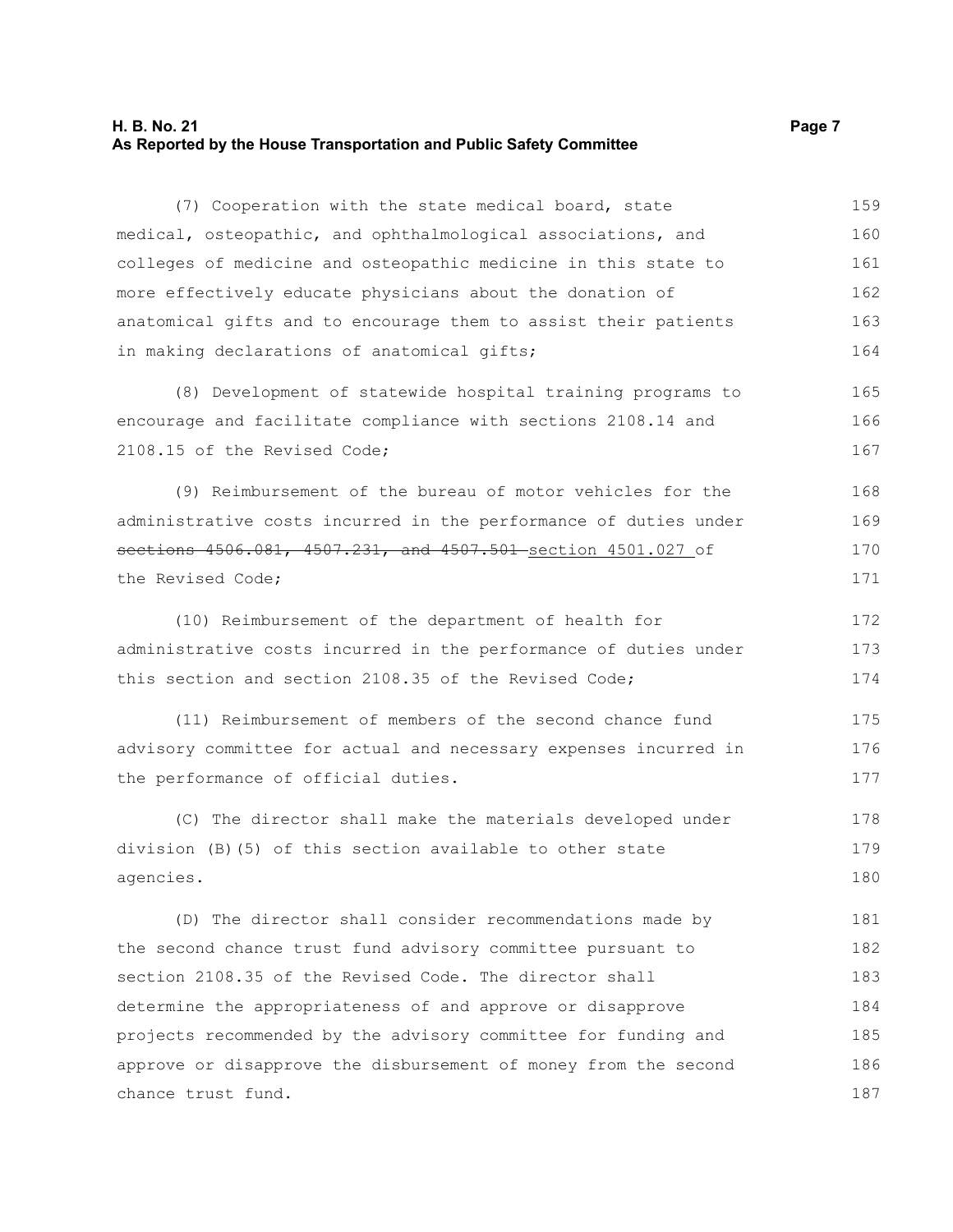| Sec. 4501.027. (A) The registrar of motor vehicles or a          | 188 |
|------------------------------------------------------------------|-----|
| deputy registrar shall ask whether each of the following wish to | 189 |
| make a two-dollar voluntary contribution to the second chance    | 190 |
| trust fund established under section 2108.34 of the Revised      |     |
| Code:                                                            | 192 |
| (1) A person applying for or renewing a driver's license,        | 193 |
| motorcycle operator's endorsement, or duplicate;                 | 194 |
| (2) A person applying for or renewing an identification          | 195 |
| card or duplicate;                                               | 196 |
| (3) A person applying for or renewing a commercial               | 197 |
| driver's license, restricted commercial driver's license, or     | 198 |
| duplicate.                                                       | 199 |
| (B) The registrar or deputy registrar also shall make            | 200 |
| available to the person informational material provided by the   | 201 |
| department of health on the importance of organ, tissue, and eye | 202 |
| donation.                                                        | 203 |
| (C) All donations collected under this section during each       | 204 |
| month shall be forwarded by the registrar or deputy registrar    | 205 |
| not later than the fifth day of the immediately following month  | 206 |
| to the treasurer of state, who shall deposit them in the second  | 207 |
| <u>chance trust fund.</u>                                        | 208 |
| Sec. 4503.10. (A) The owner of every snowmobile, off-            | 209 |
| highway motorcycle, and all-purpose vehicle required to be       | 210 |
| registered under section 4519.02 of the Revised Code shall file  | 211 |
| an application for registration under section 4519.03 of the     | 212 |
| Revised Code. The owner of a motor vehicle, other than a         | 213 |
| snowmobile, off-highway motorcycle, or all-purpose vehicle, that | 214 |
| is not designed and constructed by the manufacturer for          | 215 |
| operation on a street or highway may not register it under this  | 216 |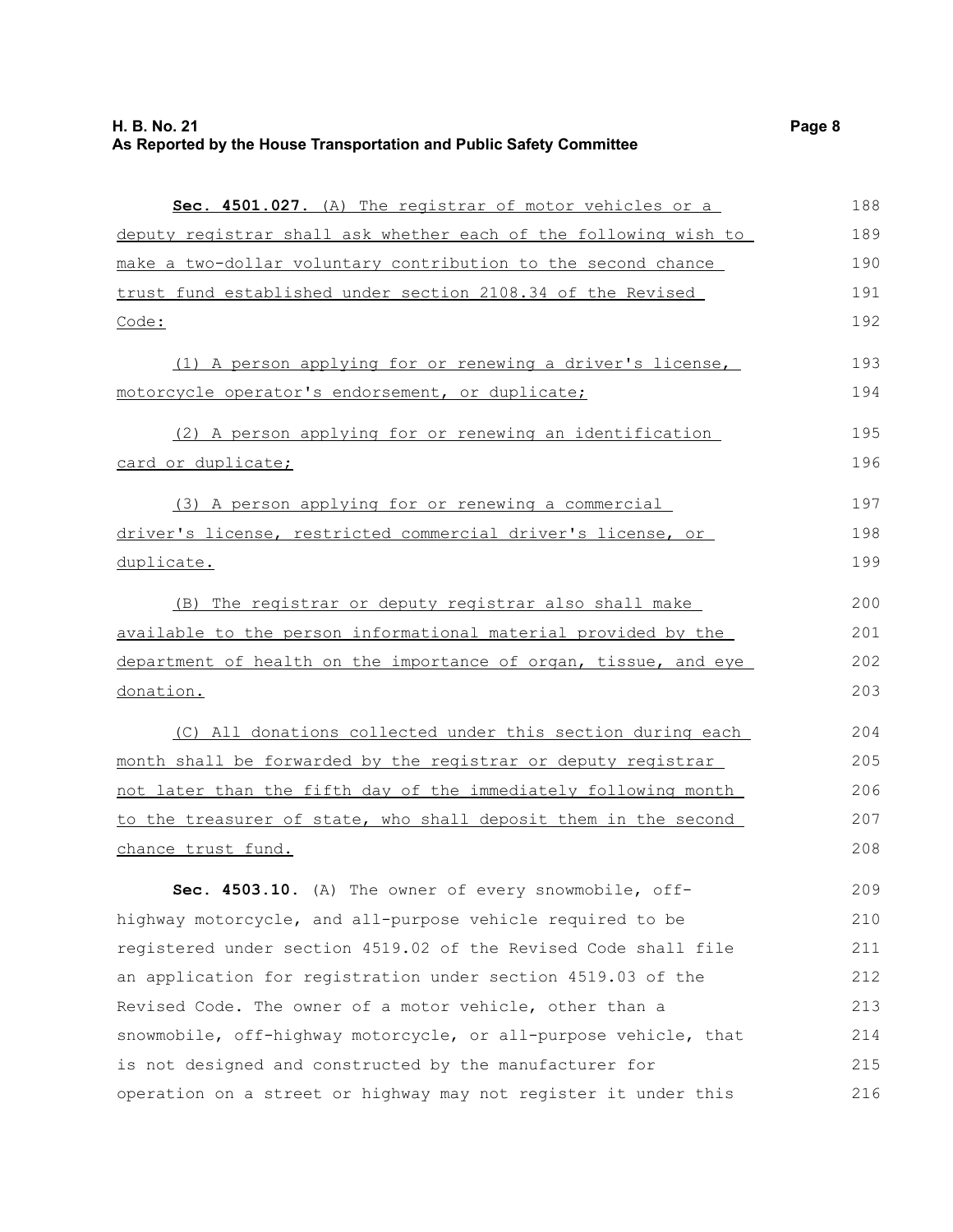#### **H. B. No. 21 Page 9 As Reported by the House Transportation and Public Safety Committee**

chapter except upon certification of inspection pursuant to section 4513.02 of the Revised Code by the sheriff, or the chief of police of the municipal corporation or township, with jurisdiction over the political subdivision in which the owner of the motor vehicle resides. Except as provided in section 4503.103 of the Revised Code, every owner of every other motor vehicle not previously described in this section and every person mentioned as owner in the last certificate of title of a motor vehicle that is operated or driven upon the public roads or highways shall cause to be filed each year, by mail or otherwise, in the office of the registrar of motor vehicles or a deputy registrar, a written or electronic application or a preprinted registration renewal notice issued under section 4503.102 of the Revised Code, the form of which shall be prescribed by the registrar, for registration for the following registration year, which shall begin on the first day of January of every calendar year and end on the thirty-first day of December in the same year. Applications for registration and registration renewal notices shall be filed at the times established by the registrar pursuant to section 4503.101 of the Revised Code. A motor vehicle owner also may elect to apply for or renew a motor vehicle registration by electronic means using electronic signature in accordance with rules adopted by the registrar. Except as provided in division (J) of this section, applications for registration shall be made on blanks furnished by the registrar for that purpose, containing the following information: 217 218 219 220 221 222 223 224 225 226 227 228 229 230 231 232 233 234 235 236 237 238 239 240 241 242 243

(1) A brief description of the motor vehicle to be registered, including the year, make, model, and vehicle identification number, and, in the case of commercial cars, the gross weight of the vehicle fully equipped computed in the 244 245 246 247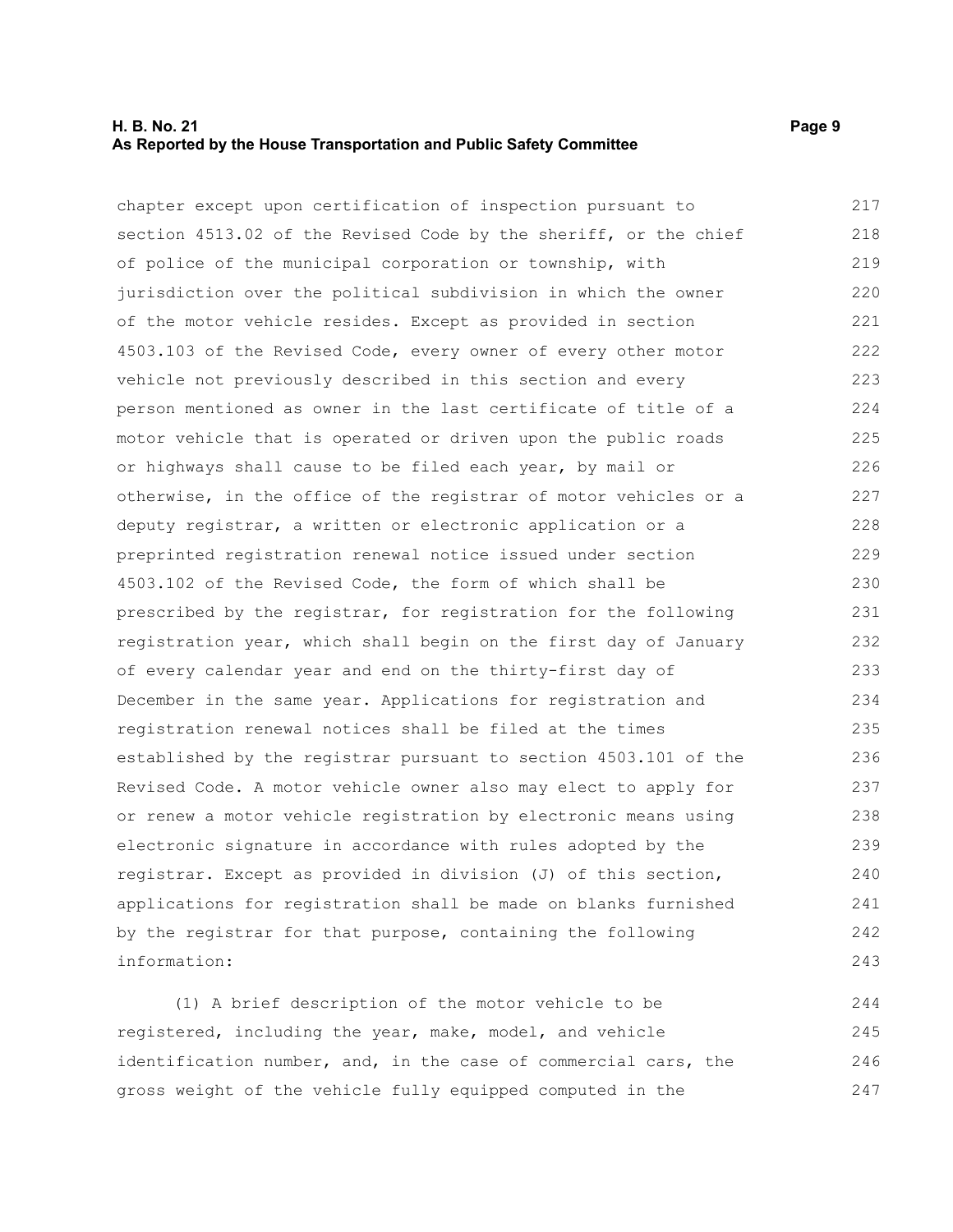determined as follows:

manner prescribed in section 4503.08 of the Revised Code; (2) The name and residence address of the owner, and the township and municipal corporation in which the owner resides; (3) The district of registration, which shall be (a) In case the motor vehicle to be registered is used for 248 249 250 251 252 253

hire or principally in connection with any established business or branch business, conducted at a particular place, the district of registration is the municipal corporation in which that place is located or, if not located in any municipal corporation, the county and township in which that place is located. 254 255 256 257 258 259

(b) In case the vehicle is not so used, the district of registration is the municipal corporation or county in which the owner resides at the time of making the application. 260 261 262

(4) Whether the motor vehicle is a new or used motor vehicle; 263 264

(5) The date of purchase of the motor vehicle;

(6) Whether the fees required to be paid for the registration or transfer of the motor vehicle, during the preceding registration year and during the preceding period of the current registration year, have been paid. Each application for registration shall be signed by the owner, either manually or by electronic signature, or pursuant to obtaining a limited power of attorney authorized by the registrar for registration, or other document authorizing such signature. If the owner elects to apply for or renew the motor vehicle registration with the registrar by electronic means, the owner's manual signature is not required. 266 267 268 269 270 271 272 273 274 275 276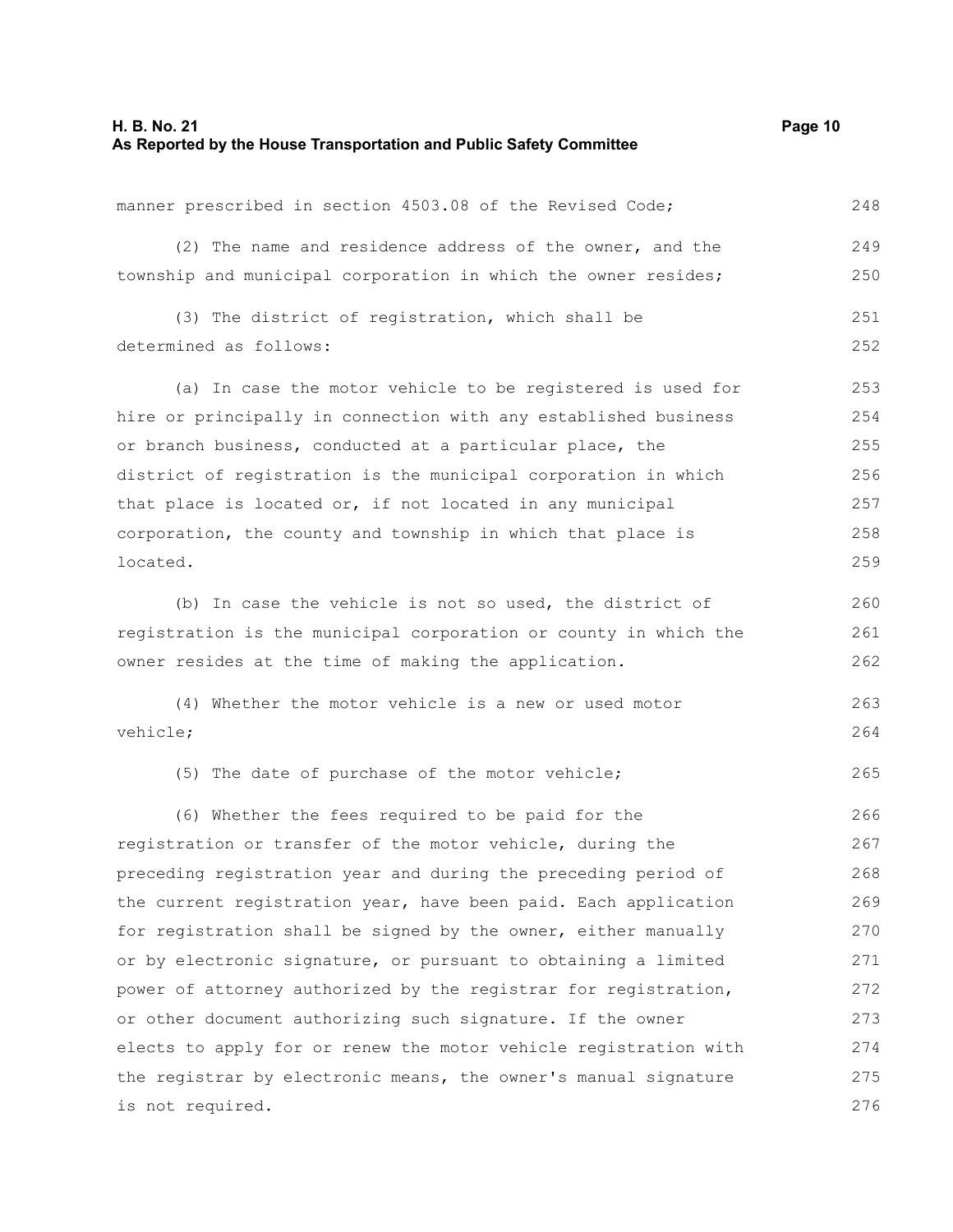#### **H. B. No. 21 Page 11 As Reported by the House Transportation and Public Safety Committee**

(7) The owner's social security number, driver's license number, or state identification number, or, where a motor vehicle to be registered is used for hire or principally in connection with any established business, the owner's federal taxpayer identification number. The bureau of motor vehicles shall retain in its records all social security numbers provided under this section, but the bureau shall not place social security numbers on motor vehicle certificates of registration. 277 278 279 280 281 282 283 284

(8) Whether the applicant wishes to certify willingness to make an anatomical gift if an applicant has not so certified under section 2108.05 of the Revised Code. The applicant's response shall not be considered in the decision of whether to approve the application for registration. 285 286 287 288 289

(B) Except as otherwise provided in this division, each time an applicant first registers a motor vehicle in the applicant's name, the applicant shall present for inspection a physical certificate of title or memorandum certificate showing title to the motor vehicle to be registered in the name of the applicant if a physical certificate of title or memorandum certificate has been issued by a clerk of a court of common pleas. If, under sections 4505.021, 4505.06, and 4505.08 of the Revised Code, a clerk instead has issued an electronic certificate of title for the applicant's motor vehicle, that certificate may be presented for inspection at the time of first registration in a manner prescribed by rules adopted by the registrar. An applicant is not required to present a certificate of title to an electronic motor vehicle dealer acting as a limited authority deputy registrar in accordance with rules adopted by the registrar. When a motor vehicle inspection and maintenance program is in effect under section 3704.14 of the Revised Code and rules adopted under it, each application for 290 291 292 293 294 295 296 297 298 299 300 301 302 303 304 305 306 307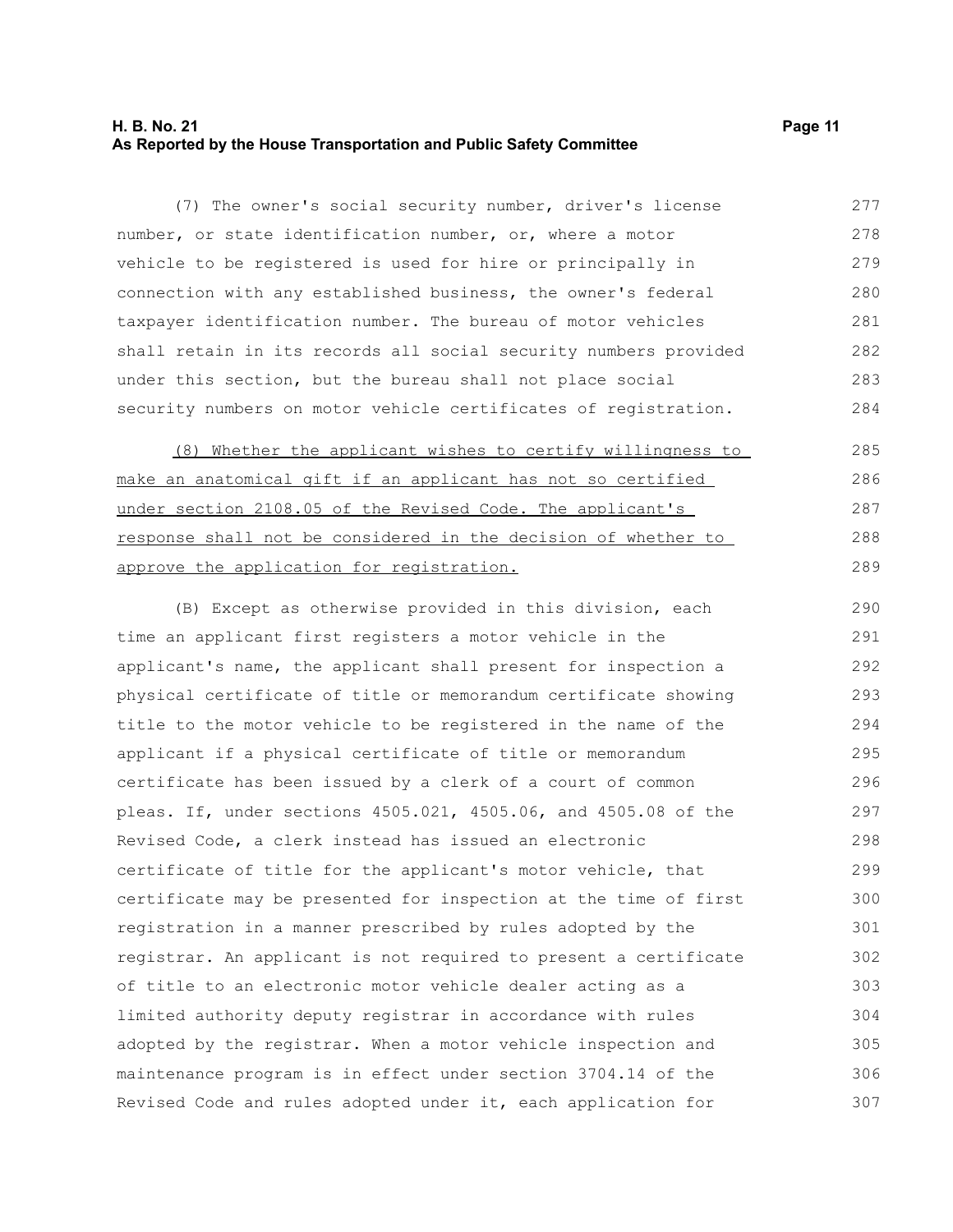#### **H. B. No. 21 Page 12 As Reported by the House Transportation and Public Safety Committee**

registration for a vehicle required to be inspected under that section and those rules shall be accompanied by an inspection certificate for the motor vehicle issued in accordance with that section. The application shall be refused if any of the following applies: 308 309 310 311 312

(1) The application is not in proper form.

(2) The application is prohibited from being accepted by division (D) of section 2935.27, division (A) of section 2937.221, division (A) of section 4503.13, division (B) of section 4510.22, or division (B)(1) of section 4521.10 of the Revised Code. 314 315 316 317 318

(3) A certificate of title or memorandum certificate of title is required but does not accompany the application or, in the case of an electronic certificate of title, is required but is not presented in a manner prescribed by the registrar's rules. 319 320 321 322 323

(4) All registration and transfer fees for the motor vehicle, for the preceding year or the preceding period of the current registration year, have not been paid. 324 325 326

(5) The owner or lessee does not have an inspection certificate for the motor vehicle as provided in section 3704.14 of the Revised Code, and rules adopted under it, if that section is applicable. 327 328 329 330

This section does not require the payment of license or registration taxes on a motor vehicle for any preceding year, or for any preceding period of a year, if the motor vehicle was not taxable for that preceding year or period under sections 4503.02, 4503.04, 4503.11, 4503.12, and 4503.16 or Chapter 4504. of the Revised Code. When a certificate of registration is 331 332 333 334 335 336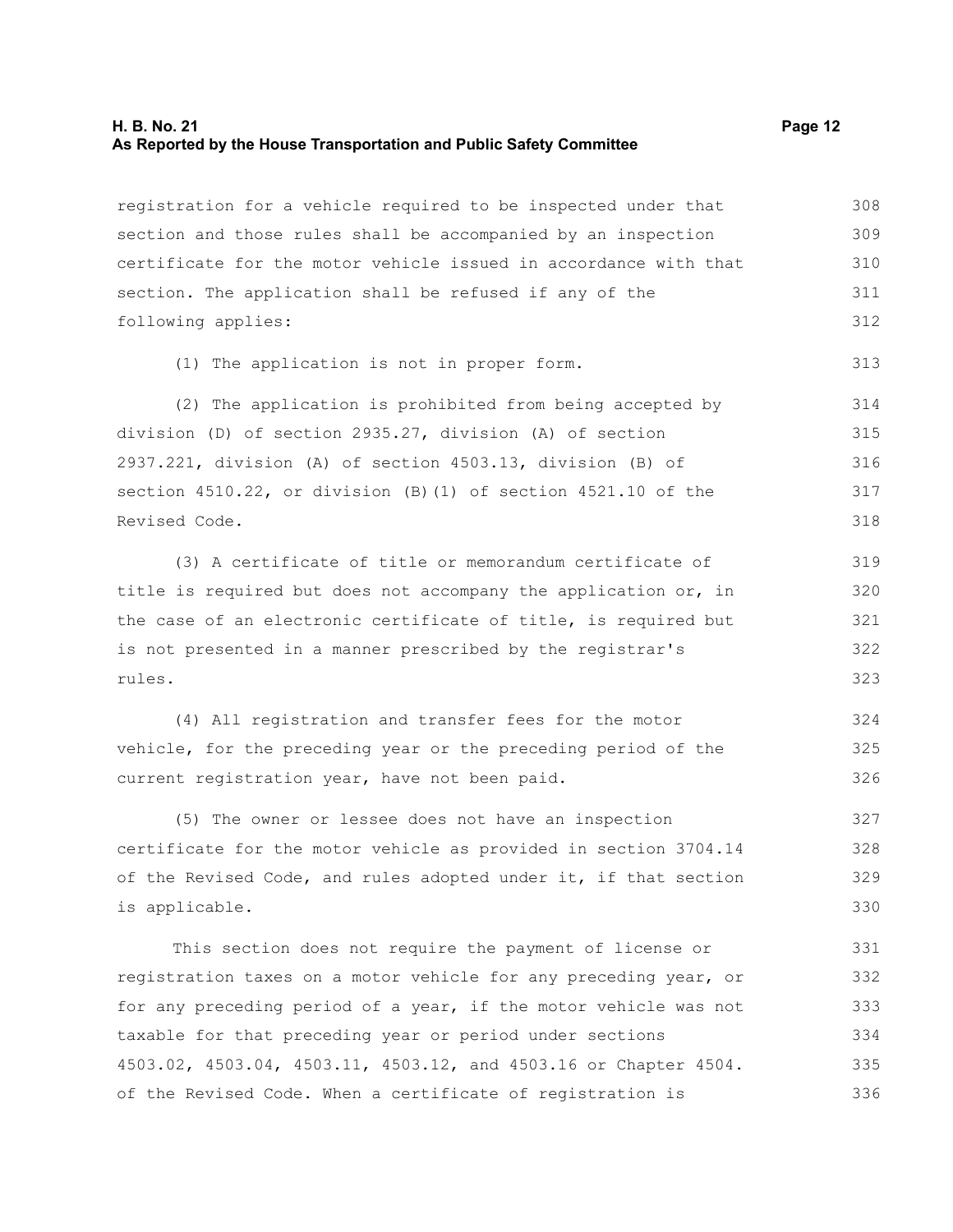#### **H. B. No. 21 Page 13 As Reported by the House Transportation and Public Safety Committee**

issued upon the first registration of a motor vehicle by or on behalf of the owner, the official issuing the certificate shall indicate the issuance with a stamp on the certificate of title or memorandum certificate or, in the case of an electronic certificate of title, an electronic stamp or other notation as specified in rules adopted by the registrar, and with a stamp on the inspection certificate for the motor vehicle, if any. The official also shall indicate, by a stamp or by other means the registrar prescribes, on the registration certificate issued upon the first registration of a motor vehicle by or on behalf of the owner the odometer reading of the motor vehicle as shown in the odometer statement included in or attached to the certificate of title. Upon each subsequent registration of the motor vehicle by or on behalf of the same owner, the official also shall so indicate the odometer reading of the motor vehicle as shown on the immediately preceding certificate of registration. 337 338 339 340 341 342 343 344 345 346 347 348 349 350 351 352 353

The registrar shall include in the permanent registration record of any vehicle required to be inspected under section 3704.14 of the Revised Code the inspection certificate number from the inspection certificate that is presented at the time of registration of the vehicle as required under this division. 354 355 356 357 358

(C)(1) Except as otherwise provided in division (C)(1) of this section, the registrar and each deputy registrar shall collect an additional fee of eleven dollars for each application for registration and registration renewal received. For vehicles specified in divisions (A)(1) to (21) of section 4503.042 of the Revised Code, the registrar and deputy registrar shall collect an additional fee of thirty dollars for each application for registration and registration renewal received. No additional fee shall be charged for vehicles registered under section 359 360 361 362 363 364 365 366 367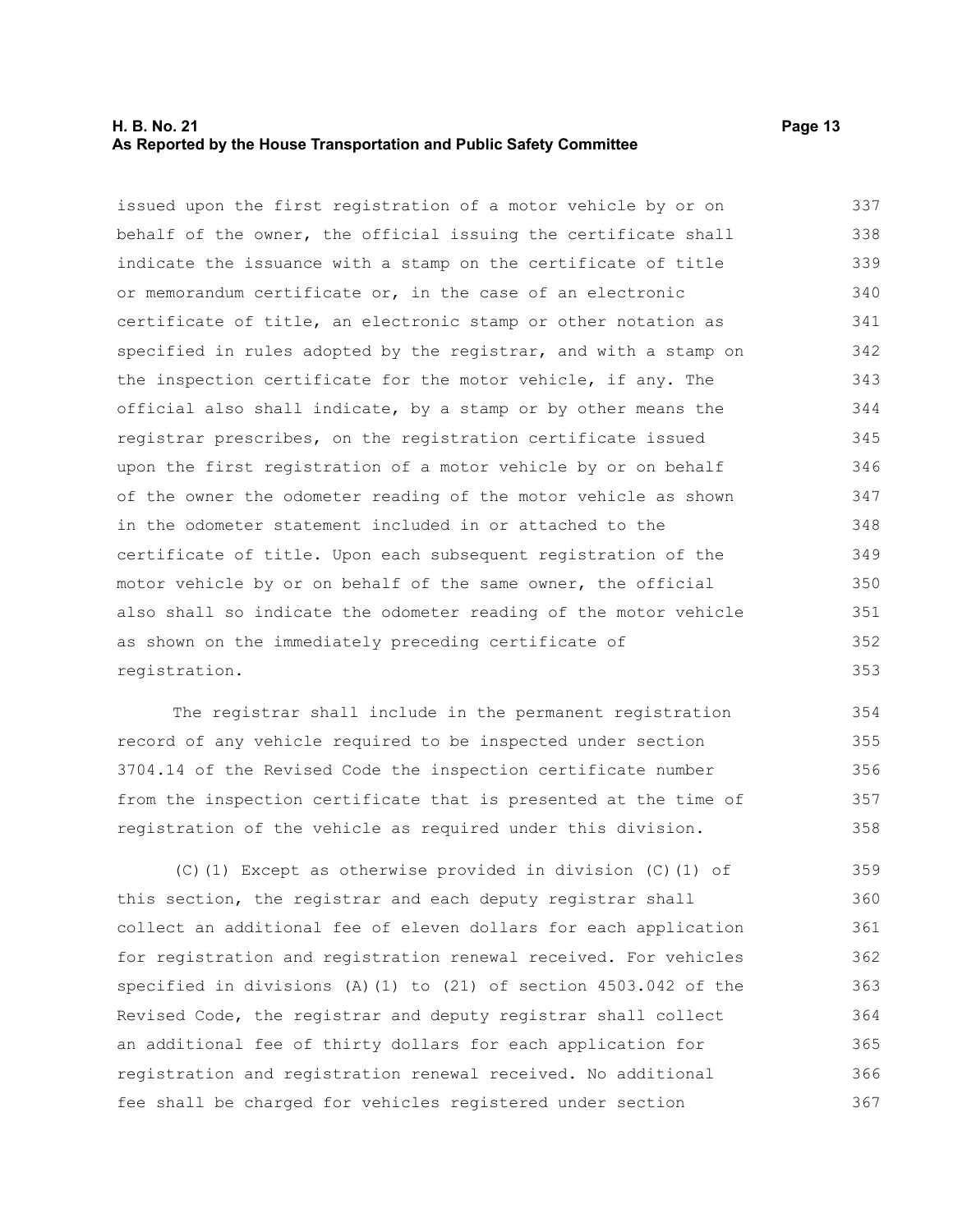#### **H. B. No. 21 Page 14 As Reported by the House Transportation and Public Safety Committee**

4503.65 of the Revised Code. The additional fee is for the purpose of defraying the department of public safety's costs associated with the administration and enforcement of the motor vehicle and traffic laws of Ohio. Each deputy registrar shall transmit the fees collected under divisions  $(C)$   $(1)$ ,  $(3)$ , and  $(4)$ of this section in the time and manner provided in this section. The registrar shall deposit all moneys received under division (C)(1) of this section into the public safety - highway purposes fund established in section 4501.06 of the Revised Code. 368 369 370 371 372 373 374 375 376

(2) In addition, a charge of twenty-five cents shall be made for each reflectorized safety license plate issued, and a single charge of twenty-five cents shall be made for each county identification sticker or each set of county identification stickers issued, as the case may be, to cover the cost of producing the license plates and stickers, including material, manufacturing, and administrative costs. Those fees shall be in addition to the license tax. If the total cost of producing the plates is less than twenty-five cents per plate, or if the total cost of producing the stickers is less than twenty-five cents per sticker or per set issued, any excess moneys accruing from the fees shall be distributed in the same manner as provided by section 4501.04 of the Revised Code for the distribution of license tax moneys. If the total cost of producing the plates exceeds twenty-five cents per plate, or if the total cost of producing the stickers exceeds twenty-five cents per sticker or per set issued, the difference shall be paid from the license tax moneys collected pursuant to section 4503.02 of the Revised Code. 377 378 379 380 381 382 383 384 385 386 387 388 389 390 391 392 393 394 395

(3) The registrar and each deputy registrar shall collect an additional fee of two hundred dollars for each application for registration or registration renewal received for any plug-396 397 398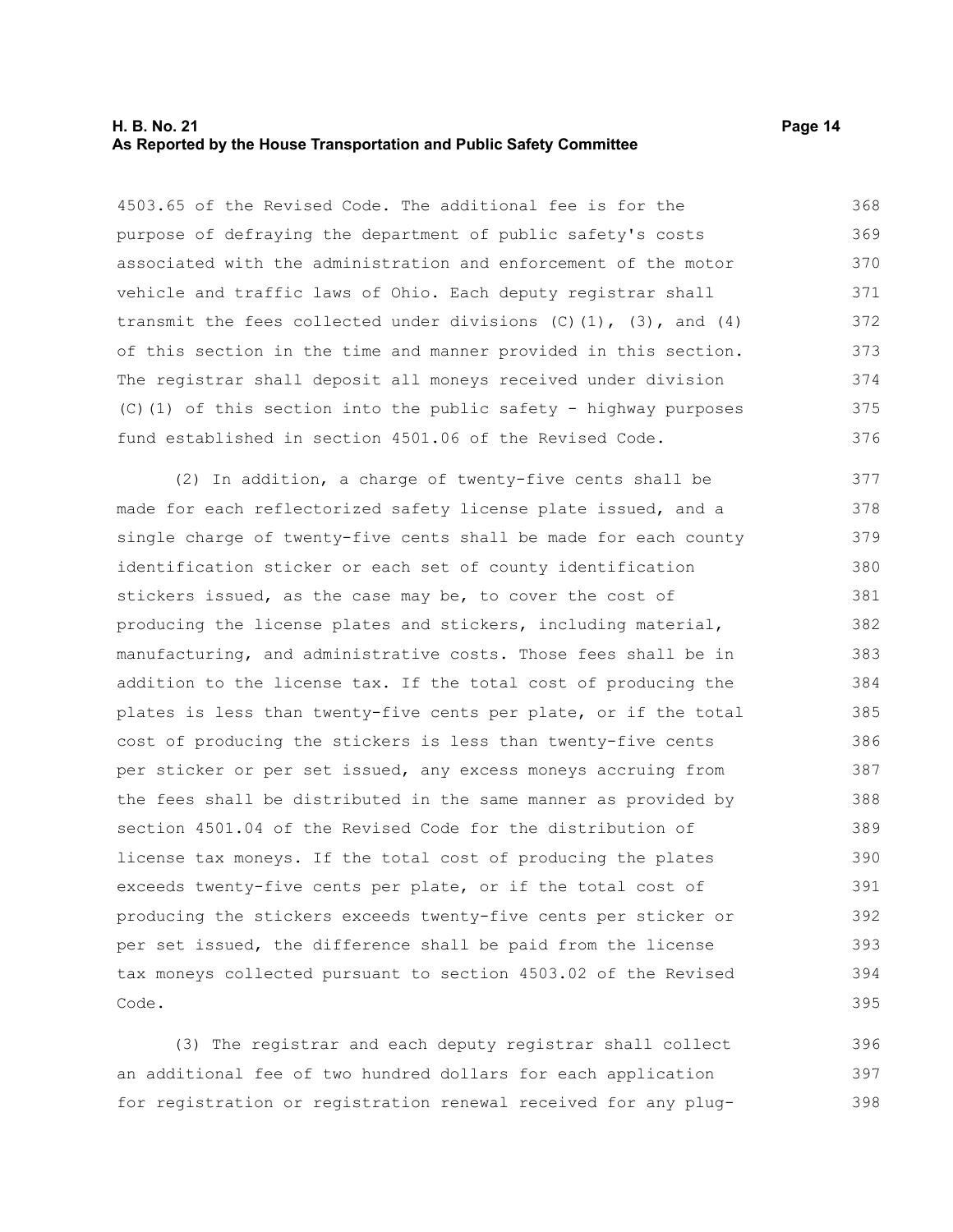#### **H. B. No. 21 Page 15 As Reported by the House Transportation and Public Safety Committee**

in electric motor vehicle. The fee shall be prorated based on the number of months for which the plug-in electric motor vehicle is registered. The registrar shall transmit all money arising from the fee imposed by division (C)(3) of this section to the treasurer of state for distribution in accordance with division (E) of section 5735.051 of the Revised Code, subject to division (D) of section 5735.05 of the Revised Code. 399 400 401 402 403 404 405

(4) The registrar and each deputy registrar shall collect an additional fee of one hundred dollars for each application for registration or registration renewal received for any hybrid motor vehicle. The fee shall be prorated based on the number of months for which the hybrid motor vehicle is registered. The registrar shall transmit all money arising from the fee imposed by division (C)(4) of this section to the treasurer of state for distribution in accordance with division (E) of section 5735.051 of the Revised Code, subject to division (D) of section 5735.05 of the Revised Code. 406 407 408 409 410 411 412 413 414 415

The fees established under divisions (C)(3) and (4) of this section shall not be imposed until January 1, 2020. 416 417

(D) Each deputy registrar shall be allowed a fee equal to the amount established under section 4503.038 of the Revised Code for each application for registration and registration renewal notice the deputy registrar receives, which shall be for the purpose of compensating the deputy registrar for the deputy registrar's services, and such office and rental expenses, as may be necessary for the proper discharge of the deputy registrar's duties in the receiving of applications and renewal notices and the issuing of registrations. 418 419 420 421 422 423 424 425 426

(E) Upon the certification of the registrar, the county sheriff or local police officials shall recover license plates 427 428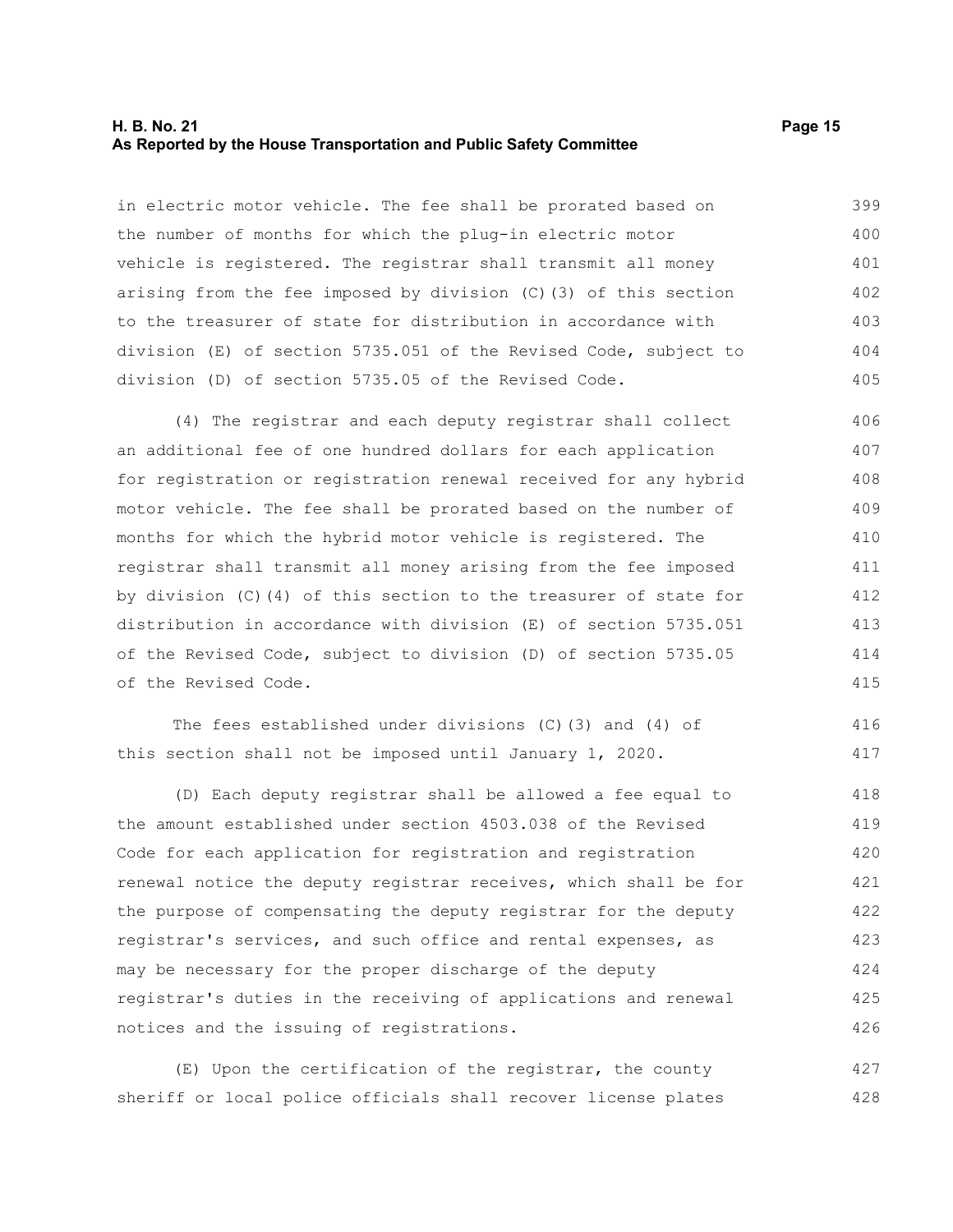#### **H. B. No. 21 Page 16 As Reported by the House Transportation and Public Safety Committee**

erroneously or fraudulently issued.

(F) Each deputy registrar, upon receipt of any application for registration or registration renewal notice, together with the license fee and any local motor vehicle license tax levied pursuant to Chapter 4504. of the Revised Code, shall transmit that fee and tax, if any, in the manner provided in this section, together with the original and duplicate copy of the application, to the registrar. The registrar, subject to the approval of the director of public safety, may deposit the funds collected by those deputies in a local bank or depository to the credit of the "state of Ohio, bureau of motor vehicles." Where a local bank or depository has been designated by the registrar, each deputy registrar shall deposit all moneys collected by the deputy registrar into that bank or depository not more than one business day after their collection and shall make reports to the registrar of the amounts so deposited, together with any other information, some of which may be prescribed by the treasurer of state, as the registrar may require and as prescribed by the registrar by rule. The registrar, within three days after receipt of notification of the deposit of funds by a deputy registrar in a local bank or depository, shall draw on that account in favor of the treasurer of state. The registrar, subject to the approval of the director and the treasurer of state, may make reasonable rules necessary for the prompt transmittal of fees and for safeguarding the interests of the state and of counties, townships, municipal corporations, and transportation improvement districts levying local motor vehicle license taxes. The registrar may pay service charges usually collected by banks and depositories for such service. If deputy registrars are located in communities where banking facilities are not available, they shall transmit the fees forthwith, by 430 431 432 433 434 435 436 437 438 439 440 441 442 443 444 445 446 447 448 449 450 451 452 453 454 455 456 457 458 459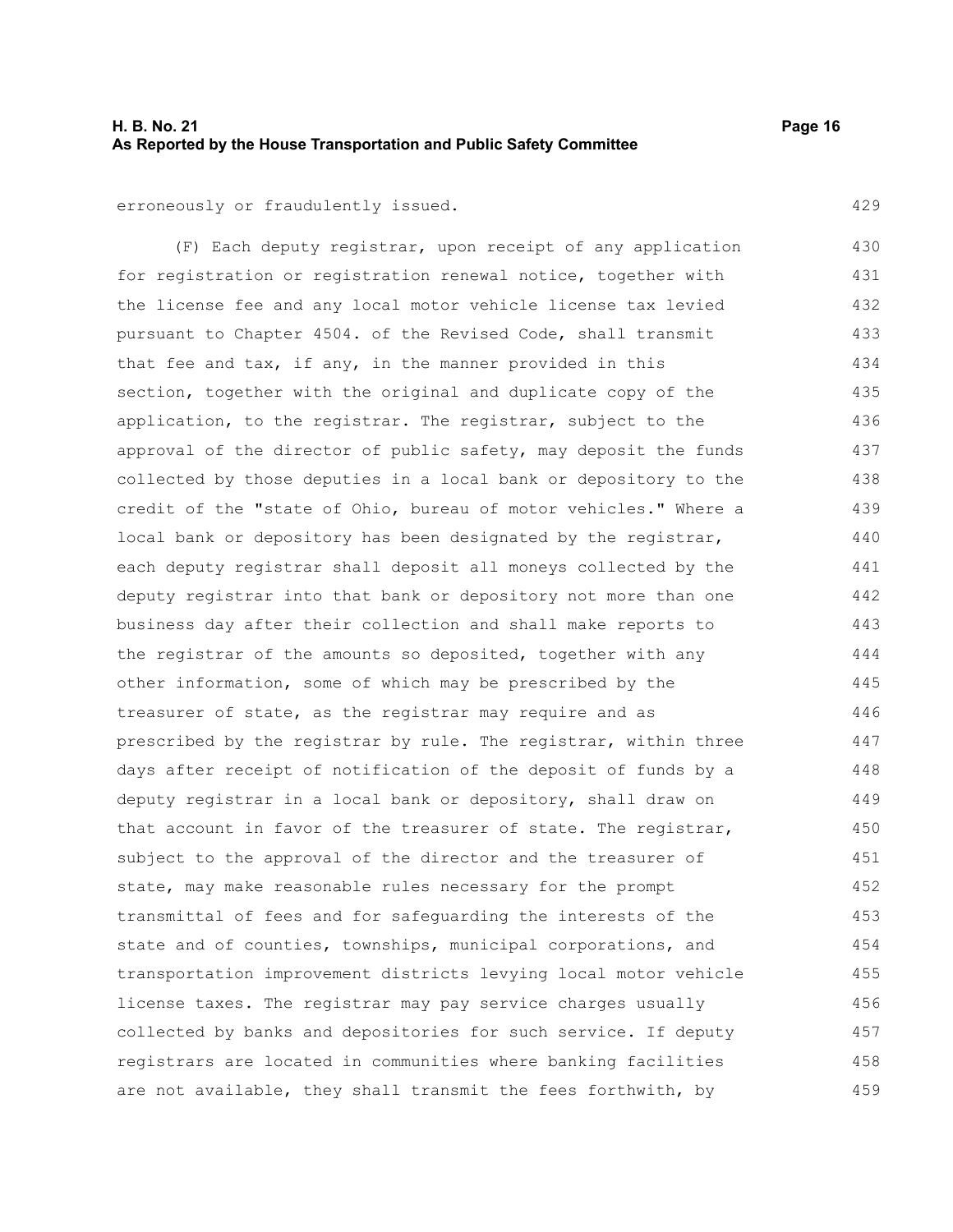#### **H. B. No. 21 Page 17 As Reported by the House Transportation and Public Safety Committee**

money order or otherwise, as the registrar, by rule approved by the director and the treasurer of state, may prescribe. The registrar may pay the usual and customary fees for such service. 460 461 462

(G) This section does not prevent any person from making an application for a motor vehicle license directly to the registrar by mail, by electronic means, or in person at any of the registrar's offices, upon payment of a service fee equal to the amount established under section 4503.038 of the Revised Code for each application. 463 464 465 466 467 468

(H) No person shall make a false statement as to the district of registration in an application required by division (A) of this section. Violation of this division is falsification under section 2921.13 of the Revised Code and punishable as specified in that section. 469 470 471 472 473

(I)(1) Where applicable, the requirements of division (B) of this section relating to the presentation of an inspection certificate issued under section 3704.14 of the Revised Code and rules adopted under it for a motor vehicle, the refusal of a license for failure to present an inspection certificate, and the stamping of the inspection certificate by the official issuing the certificate of registration apply to the registration of and issuance of license plates for a motor vehicle under sections 4503.102, 4503.12, 4503.14, 4503.15, 4503.16, 4503.171, 4503.172, 4503.19, 4503.40, 4503.41, 4503.42, 4503.43, 4503.44, 4503.46, 4503.47, and 4503.51 of the Revised Code. 474 475 476 477 478 479 480 481 482 483 484 485

(2)(a) The registrar shall adopt rules ensuring that each owner registering a motor vehicle in a county where a motor vehicle inspection and maintenance program is in effect under section 3704.14 of the Revised Code and rules adopted under it 486 487 488 489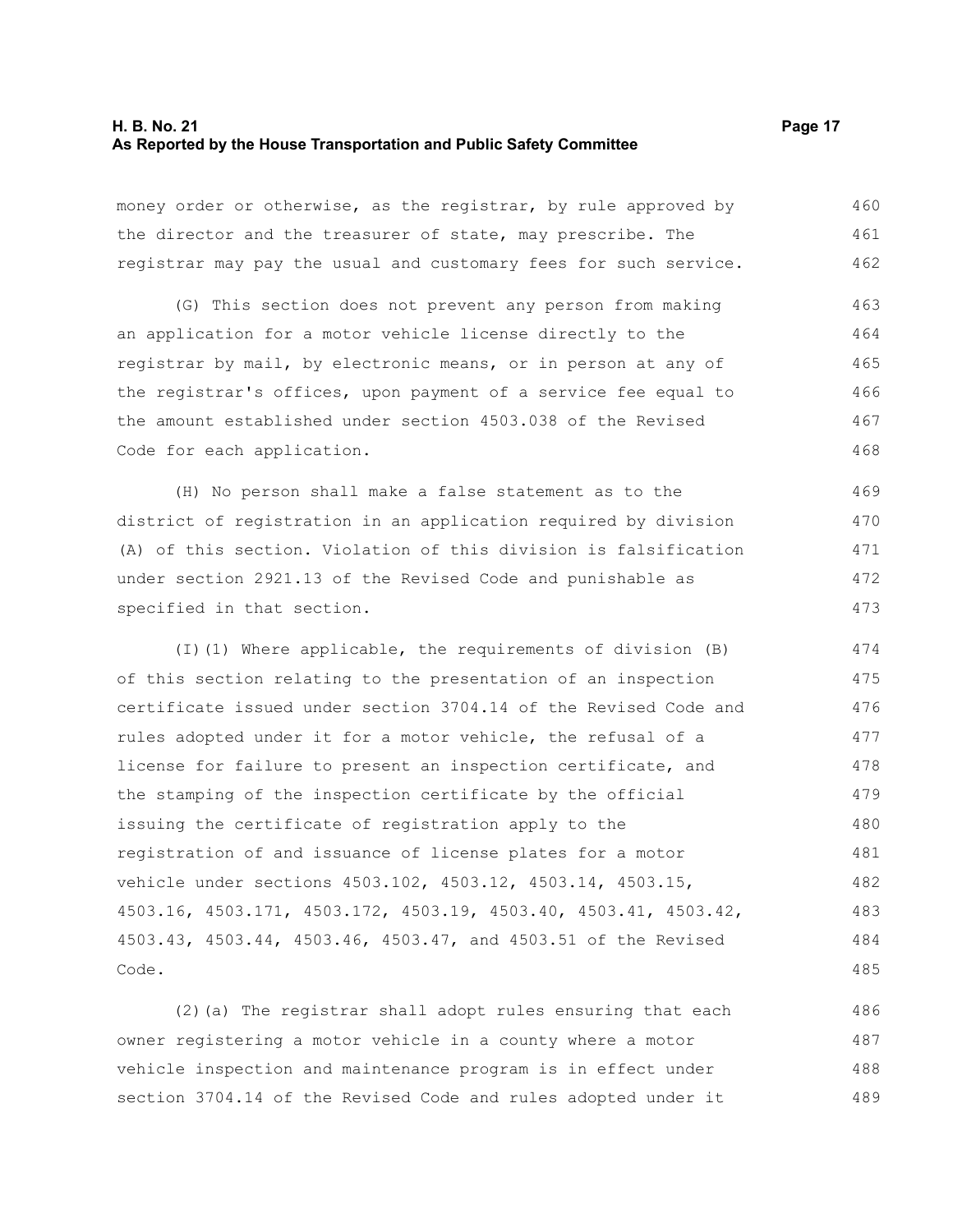### **H. B. No. 21 Page 18 As Reported by the House Transportation and Public Safety Committee**

receives information about the requirements established in that section and those rules and about the need in those counties to present an inspection certificate with an application for registration or preregistration. 490 491 492 493

(b) Upon request, the registrar shall provide the director of environmental protection, or any person that has been awarded a contract under section 3704.14 of the Revised Code, an on-line computer data link to registration information for all passenger cars, noncommercial motor vehicles, and commercial cars that are subject to that section. The registrar also shall provide to the director of environmental protection a magnetic data tape containing registration information regarding passenger cars, noncommercial motor vehicles, and commercial cars for which a multi-year registration is in effect under section 4503.103 of the Revised Code or rules adopted under it, including, without limitation, the date of issuance of the multi-year registration, the registration deadline established under rules adopted under section 4503.101 of the Revised Code that was applicable in the year in which the multi-year registration was issued, and the registration deadline for renewal of the multi-year registration. 494 495 496 497 498 499 500 501 502 503 504 505 506 507 508 509 510

(J) Subject to division (K) of this section, application for registration under the international registration plan, as set forth in sections 4503.60 to 4503.66 of the Revised Code, shall be made to the registrar on forms furnished by the registrar. In accordance with international registration plan guidelines and pursuant to rules adopted by the registrar, the forms shall include the following: 511 512 513 514 515 516 517

(1) A uniform mileage schedule;

(2) The gross vehicle weight of the vehicle or combined 519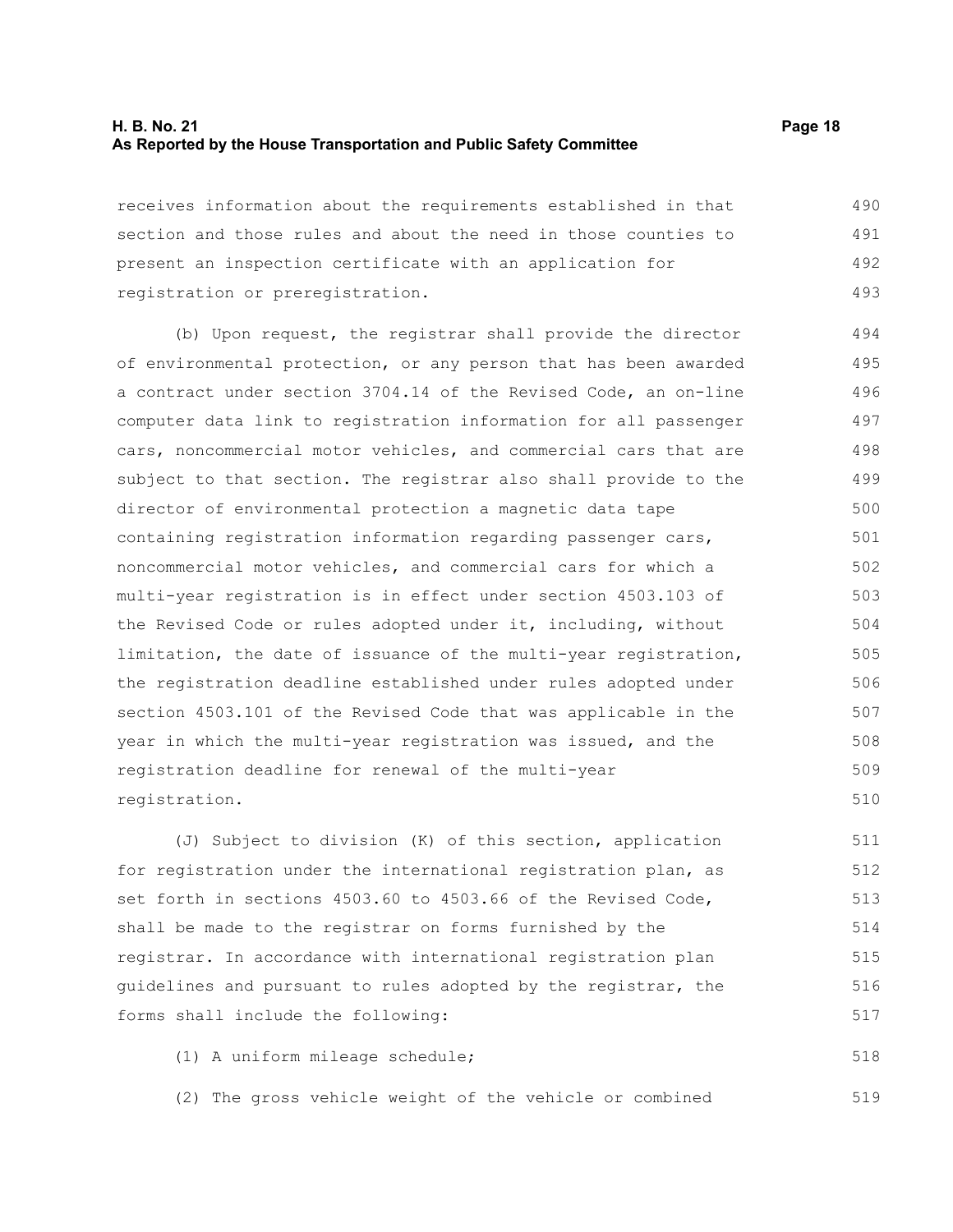gross vehicle weight of the combination vehicle as declared by the registrant; 520 521

(3) Any other information the registrar requires by rule. 522

(K) The registrar shall determine the feasibility of implementing an electronic commercial fleet licensing and management program that will enable the owners of commercial tractors, commercial trailers, and commercial semitrailers to conduct electronic transactions by July 1, 2010, or sooner. If the registrar determines that implementing such a program is feasible, the registrar shall adopt new rules under this division or amend existing rules adopted under this division as necessary in order to respond to advances in technology. 523 524 525 526 527 528 529 530 531

If international registration plan guidelines and provisions allow member jurisdictions to permit applications for registrations under the international registration plan to be made via the internet, the rules the registrar adopts under this division shall permit such action. 532 533 534 535 536

**Sec. 4503.721.** (A) The owner or lessee of any passenger car, noncommercial motor vehicle, recreational vehicle, or other vehicle of a class approved by the registrar of motor vehicles may apply to the registrar for the registration of the vehicle and issuance of "donate life" license plates. An application made under this section may be combined with a request for a special reserved license plate under section 4503.40 or 4503.42 of the Revised Code. Upon receipt of the completed application and compliance by the applicant with divisions (B) and (C) of this section, the registrar shall issue to the applicant the appropriate vehicle registration and a set of "donate life" license plates and a validation sticker, or a validation sticker alone when required by section 4503.191 of the Revised Code. 537 538 539 540 541 542 543 544 545 546 547 548 549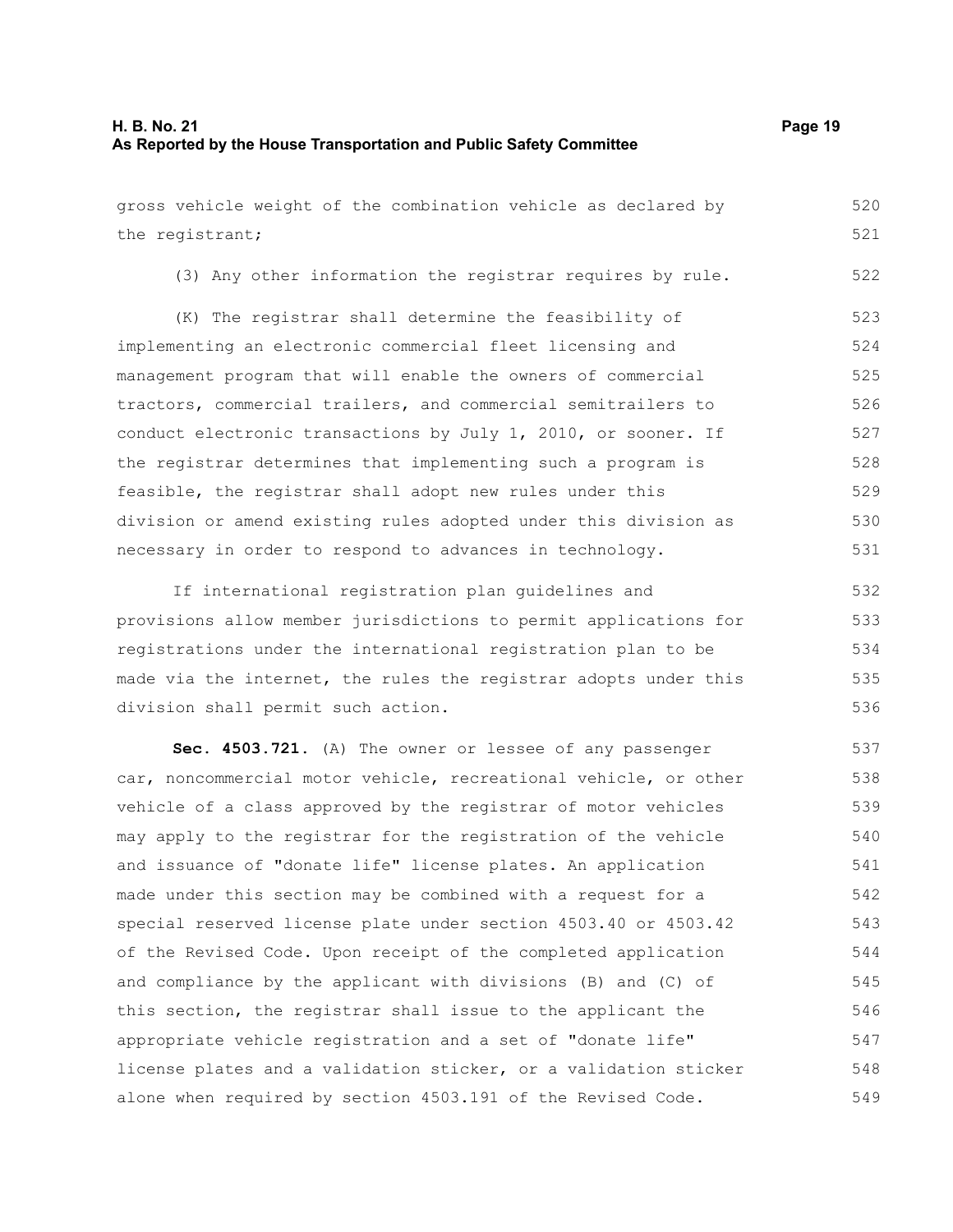#### **H. B. No. 21 Page 20 As Reported by the House Transportation and Public Safety Committee**

In addition to the letters and numbers ordinarily inscribed on the license plates, "donate life" license plates shall be inscribed with identifying words or markings designated by lifeline of Ohio, incorporated, and approved by the registrar. "Donate life" license plates shall display county identification stickers that identify the county of registration as required under section 4503.19 of the Revised Code. 550 551 552 553 554 555 556

(B) The "donate life" license plates and a validation sticker, or validation sticker alone, shall be issued upon receipt of a contribution as provided in division (C) of this section and upon payment of the regular license tax as prescribed under section 4503.04 of the Revised Code, any applicable motor vehicle license tax levied under Chapter 4504. of the Revised Code, any applicable additional fee prescribed by section 4503.40 or 4503.42 of the Revised Code, an additional fee of ten dollars, and compliance with all other applicable laws relating to the registration of motor vehicles. 557 558 559 560 561 562 563 564 565 566

(C) For each application for registration and registration renewal notice the registrar receives under this section, the registrar shall collect a contribution of  $f$ ive-fifteen dollars. The registrar shall transmit this contribution to the treasurer of state for deposit into the state treasury to the credit of the second chance trust fund created in section 2108.34 of the Revised Code. 567 568 569 570 571 572 573

The additional fee of ten dollars is to compensate the bureau of motor vehicles for additional services required in the issuing of "donate life" license plates. The registrar shall transmit the additional fee to the treasurer of state for deposit into the state treasury to the credit of the public safety - highway purposes fund created by section 4501.06 of the 574 575 576 577 578 579